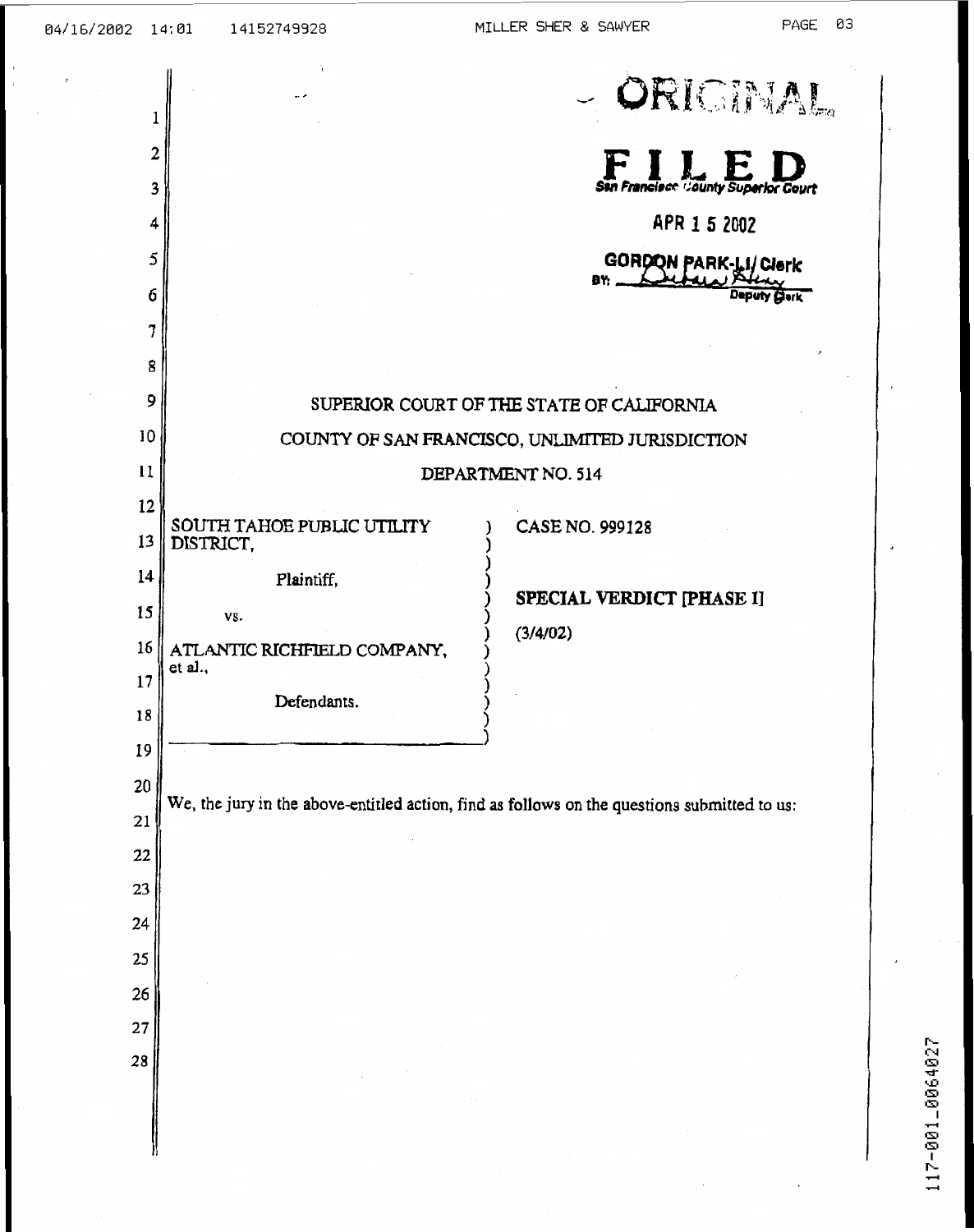$\boldsymbol{2}$ **Question No. 1: Was gasoline containing MTBE manufactured, sold, or supplied by any of the following defendants defective in design because the risk of harm inherent in its design**   $\mathfrak{Z}$ 4 **outweighed the benefits of that design?** 

 $\mathbf{1}$  is a set of the set of the set of the set of the set of the set of the set of the set of the set of the set of the set of the set of the set of the set of the set of the set of the set of the set of the set of th v **c.** 

**Answer** *"yes" or* 'ho" **after the name of each such** defendant **If you answer "yes" as to any**  5 defendant, **during what** time **period was the gasoline containing MTBE manufactured, sold,** or , 7 **supplied by that defendant defective in design?** 

**Yes NO** 

**If pcs, xime**  period

I **t** 

1

**12** 

**lt** 

17

*3* 

| $\Omega$        | Answer:                                 |  |                             |
|-----------------|-----------------------------------------|--|-----------------------------|
| 10 <sub>1</sub> | Shell Oil Company<br>اءنى               |  | Full/Winks 1990 to 12.31.77 |
| 11              | Equilon Enterprises LLC<br>$\checkmark$ |  | $(-1 - 7B)$<br>Proof        |
| 12              | Texaco, Inc.<br>v                       |  | $1988 - 12.31.1997$         |
| 13<br>14        | 4-3 Tosco Corporation                   |  | April 1992 to March 1976    |
|                 |                                         |  |                             |

**If you answer** *"no"* **as** to **each defendant, then go to question No. 3. If you answer "yes" as**  o **one or** more **defendants,** then **answer the next question** only **as to such defendants.** 

**18 19 Question No. 2: As to each defendant** for **which you answered "yes" in Question No. 1 I** did **he defect exist whcn the guoline containing MTBE left the possession of such defendant?** 

**20 21 22 Answer** *"yes"* or **"no" for each such defendant. If you an8wer "yes" as to any** defendant, **luring what** time **period was the gasoline** containing **MTBE manufactured, sold,** or **supplied by that lefemdanc defective in design'?** 

**Yes No If yes, time 23 period 24**  he was not all the contract of the contract of the contract of the contract of the contract of the contract of the contract of the contract of the contract of the contract of the contract of the contract of the contract of **25**  Fall/boinkr 1990 to 12.31.1997  $\|\cdot\|$  Shell Oil Company **26**   $1 - 1.199b$  to Present Equilon Enterprises LLC v. **27**   $\sqrt{}$  Texaco, Inc.  $1988 + 12.31 - 1957$ **28**  April 1992 to Harly 1796 0.3 Tosco Corporation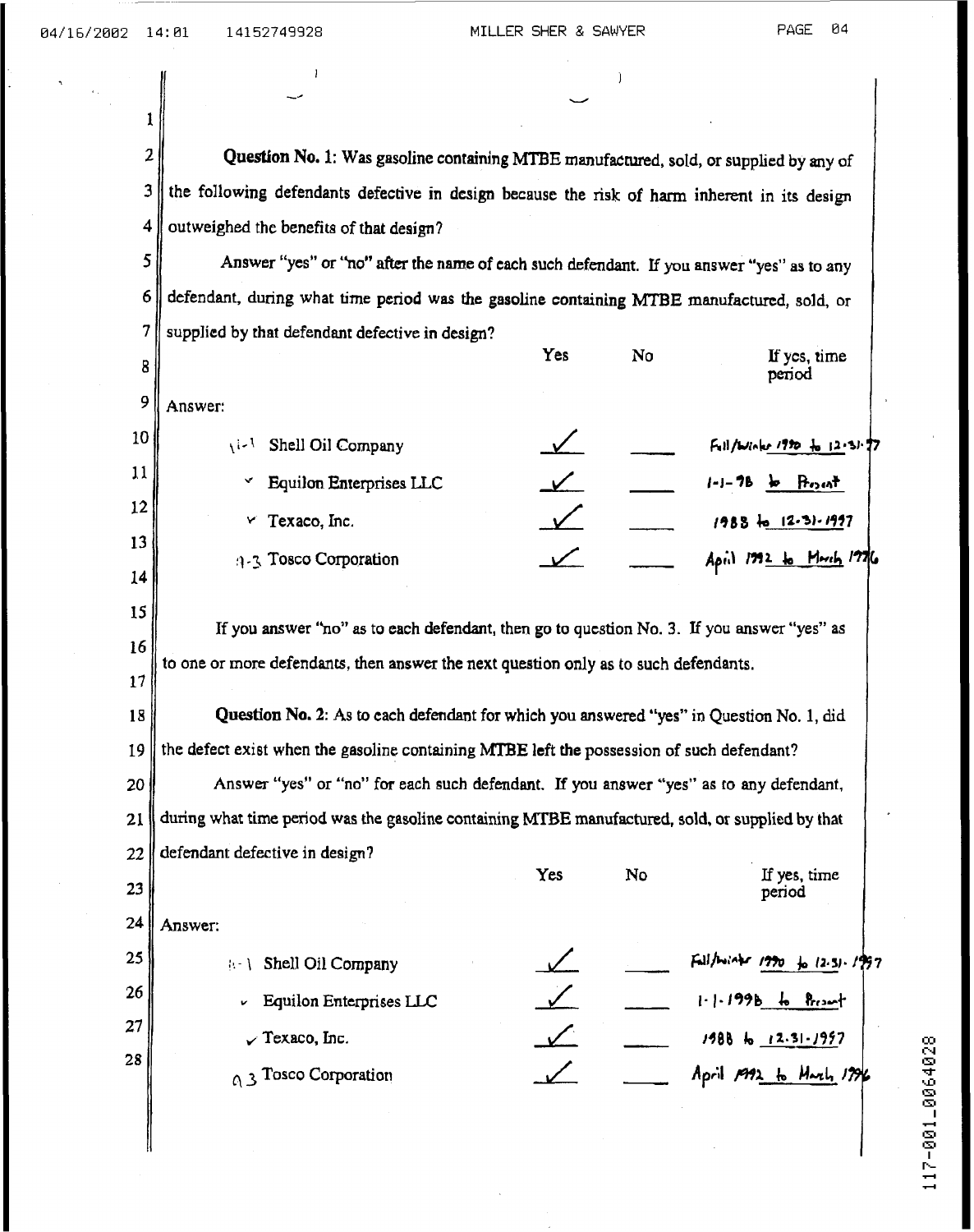| 2<br>Question No. 3: Was gasoline containing MTBE manufactured, sold or supplied by any of            |  |  |  |  |  |  |  |  |
|-------------------------------------------------------------------------------------------------------|--|--|--|--|--|--|--|--|
| 3<br>the following defendants defective because of a failure to warn?                                 |  |  |  |  |  |  |  |  |
| Answer "yes" or "no" after the name of each such defendant. If you answer "yes" as to any             |  |  |  |  |  |  |  |  |
| defendant, during what time period was the gasoline containing MTBE manufactured, sold, or            |  |  |  |  |  |  |  |  |
| supplied by that defendant defective due to a failure to warn?                                        |  |  |  |  |  |  |  |  |
| Yes<br>No<br>If yes, time<br>period                                                                   |  |  |  |  |  |  |  |  |
| Answer:                                                                                               |  |  |  |  |  |  |  |  |
| $F11/m$ after 1990 for 12.31.1997<br>12.0 Shell Oil Company                                           |  |  |  |  |  |  |  |  |
| $1.11278$ to front<br>v Equilon Enterprises LLC                                                       |  |  |  |  |  |  |  |  |
| $1992 + 12.31.1997$<br>$\sqrt{r}$ Texaco, Inc.                                                        |  |  |  |  |  |  |  |  |
| $A_{\text{grid}}$ 1996 to Asset<br>16.2 Tosco Corporation                                             |  |  |  |  |  |  |  |  |
|                                                                                                       |  |  |  |  |  |  |  |  |
| Question No. 4: As to each defendant for whom you answered "yes" in Question No. 3, did               |  |  |  |  |  |  |  |  |
| the defect exist, because of a failure to warn, when the gasoline containing MTBE left the possession |  |  |  |  |  |  |  |  |
| of such defendant?                                                                                    |  |  |  |  |  |  |  |  |
| Answer "yes" or "no" after the name of each such defendant. If you answer "yes" as to any             |  |  |  |  |  |  |  |  |
| defendant, during what time period was the gasoline containing MTBE manufactured, sold, or            |  |  |  |  |  |  |  |  |
| supplied by that defendant defective due to a failure to warn?                                        |  |  |  |  |  |  |  |  |
| Yes<br>If yes, time<br>No.<br>period                                                                  |  |  |  |  |  |  |  |  |
| Answer:                                                                                               |  |  |  |  |  |  |  |  |
| FillMister 1990 to 12.31.1997<br>12.0 Shell Oil Company                                               |  |  |  |  |  |  |  |  |
| $1.1.1998$ to front<br>$\vee$ Equilon Enterprises LLC                                                 |  |  |  |  |  |  |  |  |
| 1992<br>$\checkmark$ Texaco, Inc.<br>12.31.797                                                        |  |  |  |  |  |  |  |  |
| April 1976 to Reset<br>12 >Tosco Corporation                                                          |  |  |  |  |  |  |  |  |
|                                                                                                       |  |  |  |  |  |  |  |  |
| M                                                                                                     |  |  |  |  |  |  |  |  |
| ₩                                                                                                     |  |  |  |  |  |  |  |  |
| W                                                                                                     |  |  |  |  |  |  |  |  |
|                                                                                                       |  |  |  |  |  |  |  |  |
|                                                                                                       |  |  |  |  |  |  |  |  |

ċ

 $\mathbf{I}$ 

 $\cdot$ 

 $\ddot{\phantom{a}}$  $\frac{1}{2}$   $\frac{1}{2}$ 

1

117-001\_0064029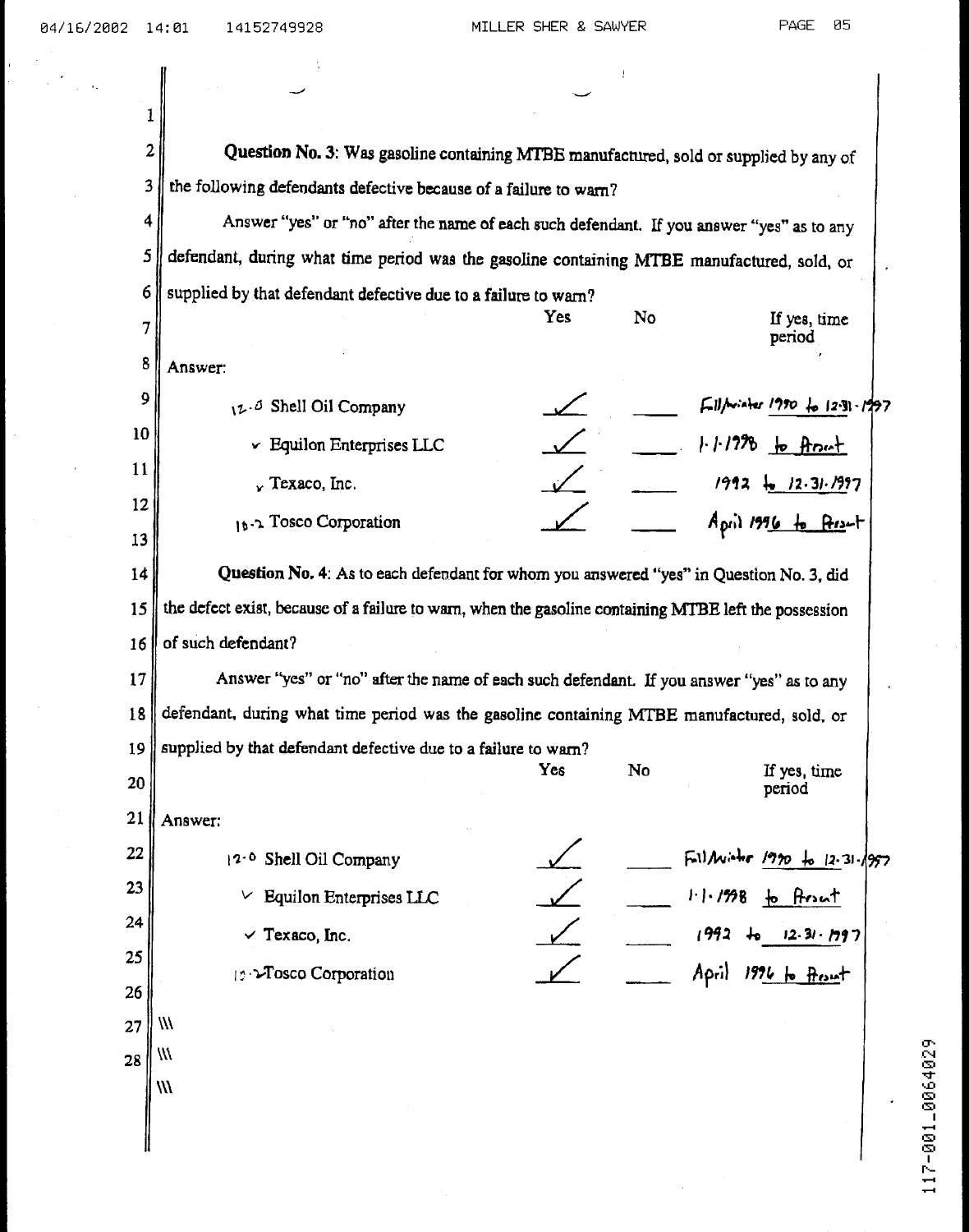| I  |                                                                                                                                                                     |  |  |  |  |  |  |  |  |  |
|----|---------------------------------------------------------------------------------------------------------------------------------------------------------------------|--|--|--|--|--|--|--|--|--|
| 2  | Question No. 5: Were the risks involved in the transportation, storage and handling of                                                                              |  |  |  |  |  |  |  |  |  |
| 3  | MTBE recognized by all of Lyondell Chemical Company's (ARCO Chemical Company's)                                                                                     |  |  |  |  |  |  |  |  |  |
| 4  | California refiner and distributor customers, who transported, stored and handled MTBE in bulk?                                                                     |  |  |  |  |  |  |  |  |  |
| 5  | If not, during what time period were the risks not recognized?                                                                                                      |  |  |  |  |  |  |  |  |  |
| 6  | Answer "yes" or "no." If you answer is "no," state the time period.                                                                                                 |  |  |  |  |  |  |  |  |  |
| 7  | No<br>Yes<br>If no, time<br>period                                                                                                                                  |  |  |  |  |  |  |  |  |  |
| 8  | Answer:<br>ノタタスわ F996                                                                                                                                               |  |  |  |  |  |  |  |  |  |
| 9  |                                                                                                                                                                     |  |  |  |  |  |  |  |  |  |
| 10 | If you answered "no" to Question No. 5, then answer Question No. 6. If you answered "yes"                                                                           |  |  |  |  |  |  |  |  |  |
| 11 | to Question No. 5, then answer Question No. 9.                                                                                                                      |  |  |  |  |  |  |  |  |  |
| 12 |                                                                                                                                                                     |  |  |  |  |  |  |  |  |  |
| 13 | Question No. 6: Was MTBE manufactured, sold or supplied by defendant Lyondell                                                                                       |  |  |  |  |  |  |  |  |  |
| 14 | Chemical Company (ARCO Chemical Company) defective because of a failure to warn?<br>Answer "yes" or "no." If you answer "yes", during what time period was the MTBE |  |  |  |  |  |  |  |  |  |
| 15 |                                                                                                                                                                     |  |  |  |  |  |  |  |  |  |
| 16 | manufactured, sold or supplied by the defendant defective due to a failure to warn?                                                                                 |  |  |  |  |  |  |  |  |  |
| 17 | Yes<br>No<br>If yes, time<br>period                                                                                                                                 |  |  |  |  |  |  |  |  |  |
| 18 | $1992 + 51996$<br>Answer:                                                                                                                                           |  |  |  |  |  |  |  |  |  |
| 19 | If you answered Question No. 6 "yes", answer Question No. 7. If you answered Question                                                                               |  |  |  |  |  |  |  |  |  |
| 20 | No. 6 "no", answer question No. 9.                                                                                                                                  |  |  |  |  |  |  |  |  |  |
| 21 |                                                                                                                                                                     |  |  |  |  |  |  |  |  |  |
| 22 | Question No. 7: Did the defect exist, because of a failure to warn, when the MTBE left the                                                                          |  |  |  |  |  |  |  |  |  |
| 23 | possession of defendant Lyondell Chemical Company (ARCO Chemical Company)?                                                                                          |  |  |  |  |  |  |  |  |  |
| 24 | Answer "yes" or "no." If you answer "yes", during what time period was the MTBE                                                                                     |  |  |  |  |  |  |  |  |  |
| 25 | manufactured, sold or supplied by the defendant defective due to a failure to warn?<br>No<br>If yes, time<br>Yes                                                    |  |  |  |  |  |  |  |  |  |
| 26 | period                                                                                                                                                              |  |  |  |  |  |  |  |  |  |
| 27 | $\frac{1}{1-\frac{1}{2}}$<br>$+ 7726$<br>גומי<br>Answer:                                                                                                            |  |  |  |  |  |  |  |  |  |
| 28 |                                                                                                                                                                     |  |  |  |  |  |  |  |  |  |
|    | If you answered Question No. 7 "yes", answer Question No. 8. If you answered Question                                                                               |  |  |  |  |  |  |  |  |  |
|    |                                                                                                                                                                     |  |  |  |  |  |  |  |  |  |
|    |                                                                                                                                                                     |  |  |  |  |  |  |  |  |  |

-.

**m**  r? **m d m m I 189-7 d d d** 

 $\cdot$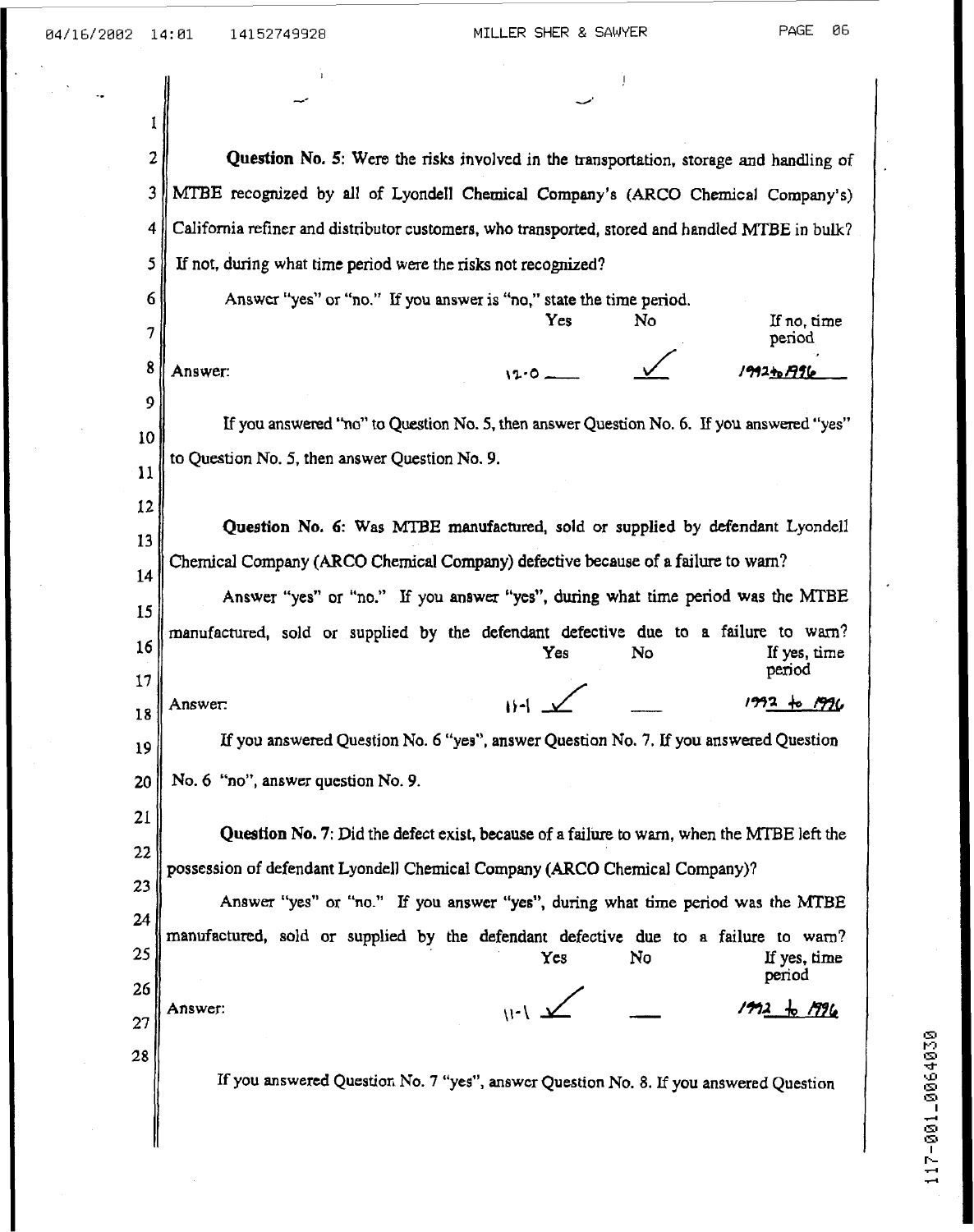| 2                     | No. 7 "no", answer question No. 9.                                                                 |                                                                                          |     |    |  |                            |  |  |  |  |
|-----------------------|----------------------------------------------------------------------------------------------------|------------------------------------------------------------------------------------------|-----|----|--|----------------------------|--|--|--|--|
| 3                     | Question No. 8: Were the warnings of defendant Lyondell Chemical Company (ARCO                     |                                                                                          |     |    |  |                            |  |  |  |  |
| 4                     | Chemical Company) to all of its customers, as described in Question No. 5, above, adequate to make |                                                                                          |     |    |  |                            |  |  |  |  |
| 5                     | those customers aware of the risks and how to avoid or reduce such risks? If not, during what time |                                                                                          |     |    |  |                            |  |  |  |  |
| 6                     | period were such warnings of Lyondell Chemical Company (ARCO Chemical Company)                     |                                                                                          |     |    |  |                            |  |  |  |  |
| 7                     | inadequate?                                                                                        |                                                                                          |     |    |  |                            |  |  |  |  |
| 8                     | Answer "yes" or "no." If you answer "no," state the time period.                                   |                                                                                          |     |    |  |                            |  |  |  |  |
| 9                     |                                                                                                    |                                                                                          | Yes | No |  | If no,<br>time             |  |  |  |  |
| 10                    |                                                                                                    |                                                                                          |     |    |  | period                     |  |  |  |  |
| $\mathbf{1}$          | Answer:                                                                                            |                                                                                          |     |    |  | $1987$ to $1996$           |  |  |  |  |
| 12                    |                                                                                                    |                                                                                          |     |    |  |                            |  |  |  |  |
| 13                    | Question No. 9: If you answered "yes" to both Question No. 1 and Question No. 2 as to              |                                                                                          |     |    |  |                            |  |  |  |  |
| 14                    | defendant Shell Oil Company, answer the question below. If you did not answer "yes" to both        |                                                                                          |     |    |  |                            |  |  |  |  |
| 15                    | Question No. 1 and Question No. 2 as to Shell Oil Company, then go to Question No. 10.             |                                                                                          |     |    |  |                            |  |  |  |  |
| 16                    |                                                                                                    | Do you find by clear and convincing evidence that defendant Shell Oil Company acted with |     |    |  |                            |  |  |  |  |
| 17                    | malice in selling gasoline containing MTBE that was defective in design because the risk of harm   |                                                                                          |     |    |  |                            |  |  |  |  |
| 18                    | inherent in the design outweighed the benefits of that design?                                     |                                                                                          |     |    |  |                            |  |  |  |  |
| 19                    | Answer "yes" or "no". If you answer "yes," state the time period                                   |                                                                                          |     |    |  |                            |  |  |  |  |
| 20                    |                                                                                                    |                                                                                          | Yes | No |  | If yes, time<br>period     |  |  |  |  |
| $\overline{21}$<br>22 | Answer:                                                                                            | $1 - 11$                                                                                 |     |    |  | Fell Minho 1990 to 12-1997 |  |  |  |  |
| 23                    | $\mathcal{W}$                                                                                      |                                                                                          |     |    |  |                            |  |  |  |  |
| 24                    | $\vert$ ///                                                                                        |                                                                                          |     |    |  |                            |  |  |  |  |
| 25                    | M                                                                                                  |                                                                                          |     |    |  |                            |  |  |  |  |
| 26                    | $^{\prime\prime\prime}$                                                                            |                                                                                          |     |    |  |                            |  |  |  |  |
| 27                    | $^{\prime\prime\prime}$                                                                            |                                                                                          |     |    |  |                            |  |  |  |  |
| 28                    | $\mathcal{W}$                                                                                      |                                                                                          |     |    |  |                            |  |  |  |  |
|                       |                                                                                                    |                                                                                          |     |    |  |                            |  |  |  |  |
|                       |                                                                                                    |                                                                                          |     |    |  |                            |  |  |  |  |
|                       |                                                                                                    |                                                                                          |     |    |  |                            |  |  |  |  |

 $\overline{a}$ 

f,

117-001-0064031